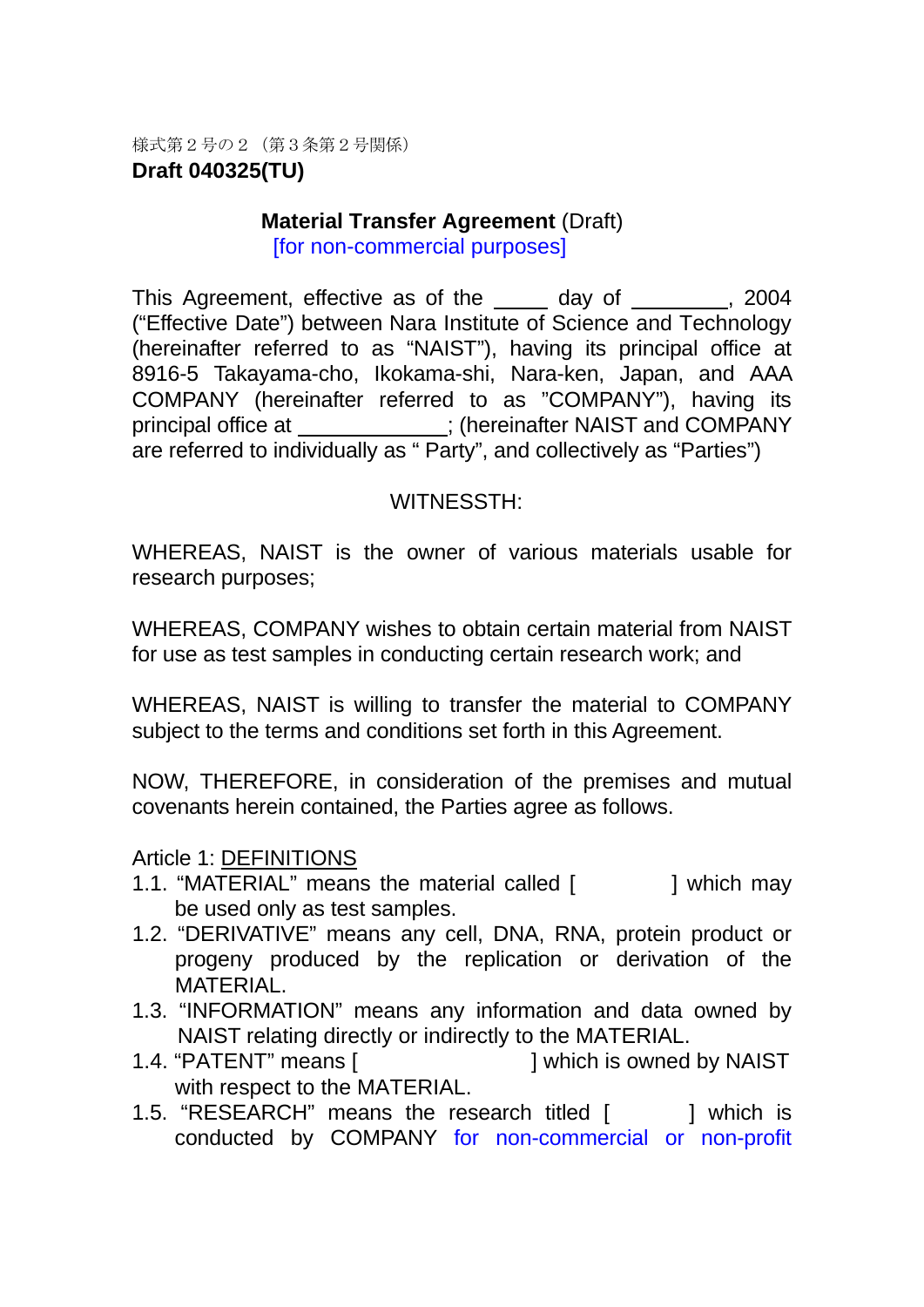making purposes in order to [

- 1.6. "RESULT" means any result of the RESEARCH, including without limitation, any invention, discovery, device, creation, data and information generated, made or obtained in the RESEARCH.
- 1.7. "IP" means any intellectual property right.

## Article 2: TRANSFER OF MATERIAL

Subject to the terms and conditions herein contained, NAIST shall transfer [INSERT QUANTITY] of the MATERIAL to COMPANY, free of charge, by courier within forty-five (45) days after the Effective Date.

#### Article 3: PRODCUTION OF DERIVATIVE

- 3.1.COMPANY may produce at its own costs and expenses any DERIVATIVE that is needed by COMPANY for the RESEARH. Promptly after the production, COMPANY shall provide NAIST with the name of the DERIVATIVE and other information to be requested by NAIST relating to the DERIVATIVE.
- 3.2. Upon NAIST's request, COMPANY shall supply to NAIST, free of charge, an available quantity of the DERIVATIVE produced by COMPANY.

# Article 4: DISCLOSURE OF INFORMATION

NAIST shall disclose to COMPANY such INFORMATION as NAIST considers necessary or useful for and in connection with the use of the MATERIAL and the DERIVATIVE or the conduct of the RESEARCH. Further, NAIST shall disclose such additional INFORMATION as may be reasonably requested by COMPANY and available to NAIST for disclosure for and in connection with the use of the MATERIAL and the DERIVATIVE or the conduct of the RESEARCH. In any event, NAIST may decide, at its sole discretion, the contents and scope of the disclosure of the INFORMATION.

### Article 5: PURPOSE OF USE

5.1. COMPANY shall use the MATERIAL, the DERIVATIVE (if produced) and the INFORMATION exclusively for conducting the RESEARCH for non-commercial or non-profit making purposes and shall not use the MATERIAL, the DERIVATIVE and the INFORMATION for any other purpose. The Research shall be conducted at COMPANY's own responsibility and costs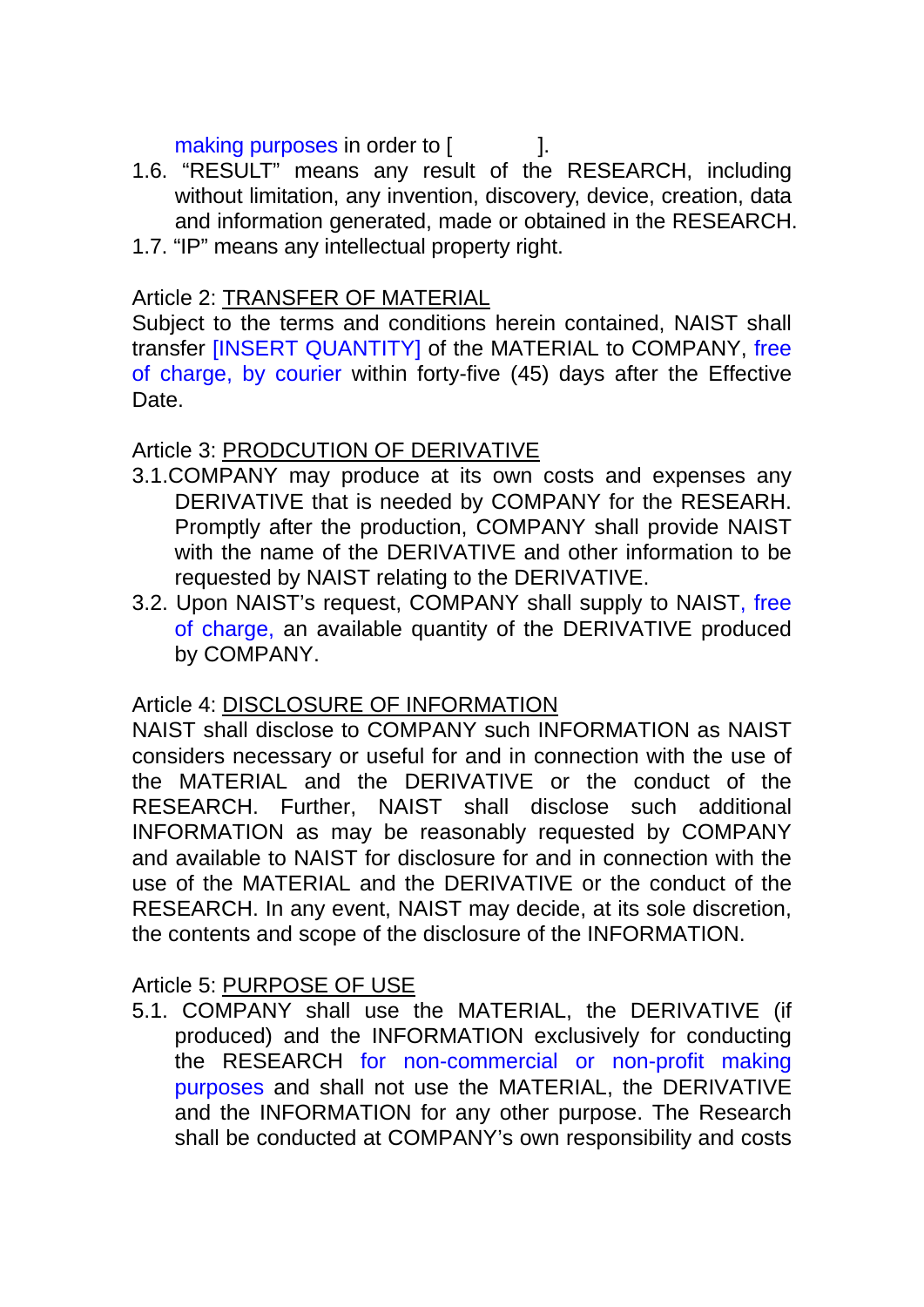and expenses.

- 5.2. COMPANY shall limit the access to the INFORMATION, the MATERIAL and the DERIVATIVE to COMPANY's officers and employees who need to have such access for carrying out the RESEARCH.
- 5.3. COMPANY shall use, treat, keep and manage the MATERIAL and the DERIVATIVE with utmost care, taking it into consideration that the MATERIAL and the DERIVATIVE are "genes" (or "chemical substances), and shall conduct the RESEARCH with appropriate cautions and prudence.
- 5.4.COMPANY shall not use the MATERIAL and the DERIVATIVE in humans.

### Article 6: PROHIBITION OF ASSIGNMENTAND LENDING

COMPANY shall not transfer, assign or lend the MATERIAL, the DERIVATIVE and the INFORMTION to any third party.

### Article 7: REPORTS ON RESEARH AND RESULT

- 7.1. COMPANY shall submit to NAIST a quarterly report on the progress of the RESEARCH, and shall keep NAIST promptly reported if and whenever there is any significant development in the RESEARCH, any finding of abnormality, any other noticeable matter related to or in the course of the RESEARCH.
- 7.2. Within twenty (20) days after the completion or discontinuation of the RESEARCH, COMPANY shall submit to NAIST a final report on the results of the RESEARCH and shall deliver a copy of all the RESULT to NAIST.

### Article 8: OWNERSHIP OF DERIVATIVE, RESULT AND IP

- 8.1. All the rights to the DERIVATIVE produced pursuant to Section
	- 3.1 shall be owned:
	- (1) jointly by NAIST and COMPANY in the case that the DERIVATIVE has been produced by combining the MATERIAL with another material owned by COMPANY or by using COMPANY's own proprietary technology, and the share of the ownership for such DERIVATIVE shall be fairly and reasonably agreed upon by the Parties in consideration of the degree of each Party's contribution toward such DERIVATIVE, reflecting also the contribution of the PATENT, the INFORMATION and the MATERIAL.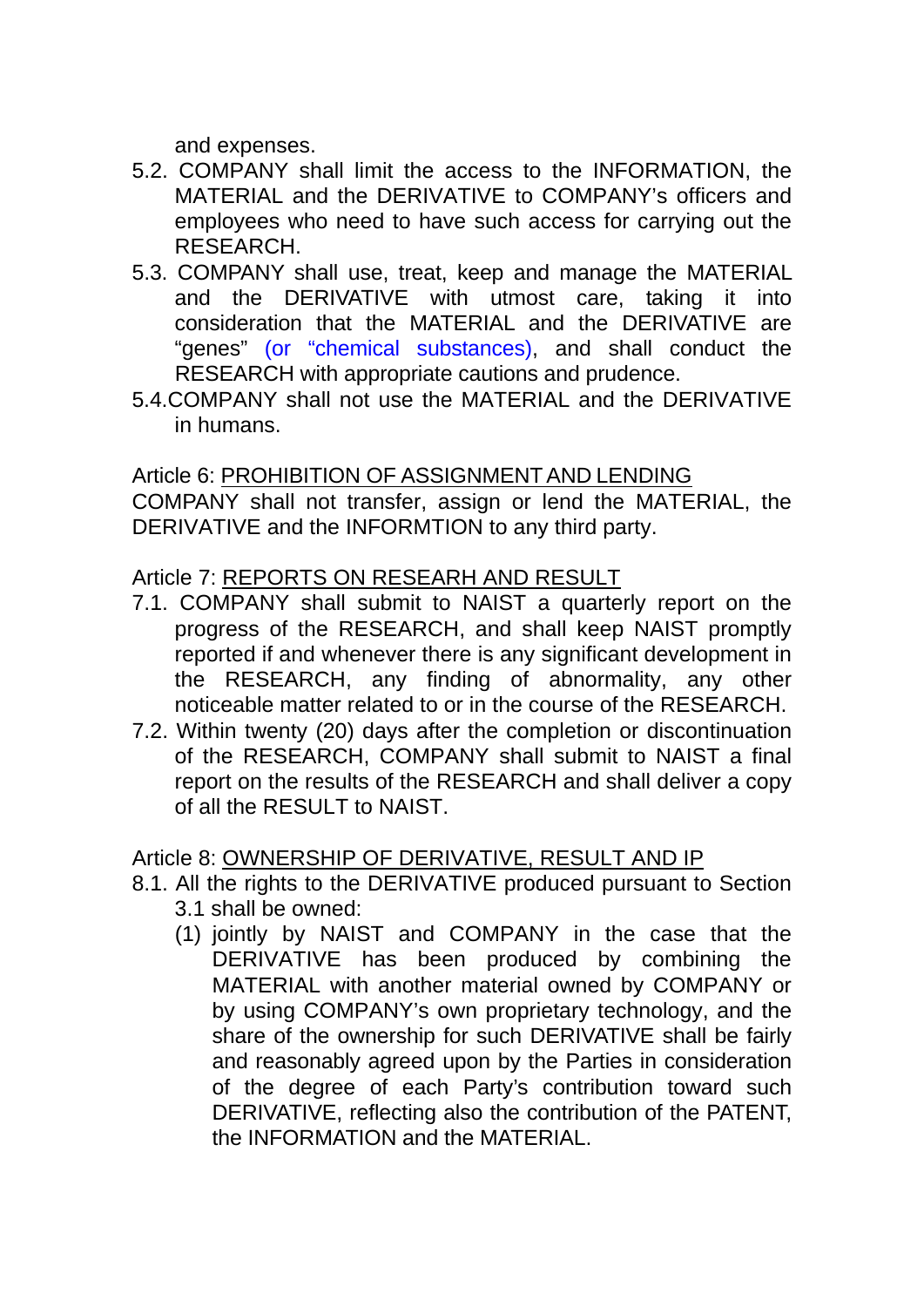- (2) solely by NAIST in other cases.
- 8.2. All the rights to the RESULT shall be owned jointly by NAIST and COMPANY, and the share of the ownership for the RESULT shall be fairly and reasonably agreed upon by the Parties in consideration of the degree of each Party's contribution toward the RESULT, reflecting also the contribution of the PATENT, the INFORMATION, the MATERIAL and the DERIVATIVE.
- 8.3.Any IP with respect to the DERIVATIVE and the RESULT of the joint ownership shall be jointly owned by the Parties (hereinafter referred to as JOINT IP) in proportion to the ownership shares agreed upon under Section 8.1 or Section 8.2. Each Party shall bear its portion of the costs and expenses associated with the preparation, application filing, prosecution, registration and maintenance of any JOINT IP. The Parties shall agree upon separately in writing further necessary things and matters related to such preparation, filing, prosecution, registration and maintenance.
- 8.4.Either of the Parties may, at its option and by written notice to the other Party, abandon its share for any RESULT or any JOINT IP totally or partially. The other Party, if it is willing to do so, shall be entitled to have the entire ownership for such RESULT or JOINT IP, and the abandoning Party shall assign its rights in such RESULT or JOINT IP to the other Party and shall be deemed to have hereby waived all rights in and to, and any other rights resulting from such RESULT or JOINT IP. The abandoning Party shall execute all documents required by the other Party to take necessary steps and procedures to have such entire ownership.
- 8.5. Either Party shall, upon the other Party's request, cooperate and assist in the preparation, filing, prosecution, registration and maintenance of any IP or JOINT IP.
- 8.6. In any event, COMPANY shall not mention, without prior written consent of NAIST, the MATERIAL, the DERIVATIVE or the INFORMATION in any of its applications for any patent or other intellectual property right filed by COMPANY anywhere in the world.

Article 9: PRACTICE AND LICENSING OF RESULT AND IP

9.1. NAIST shall have the right to practice by itself or to license to any third party any of the RESULT or the JOINT IP. In the event that NAIST practices by itself or licenses any of the RESULT of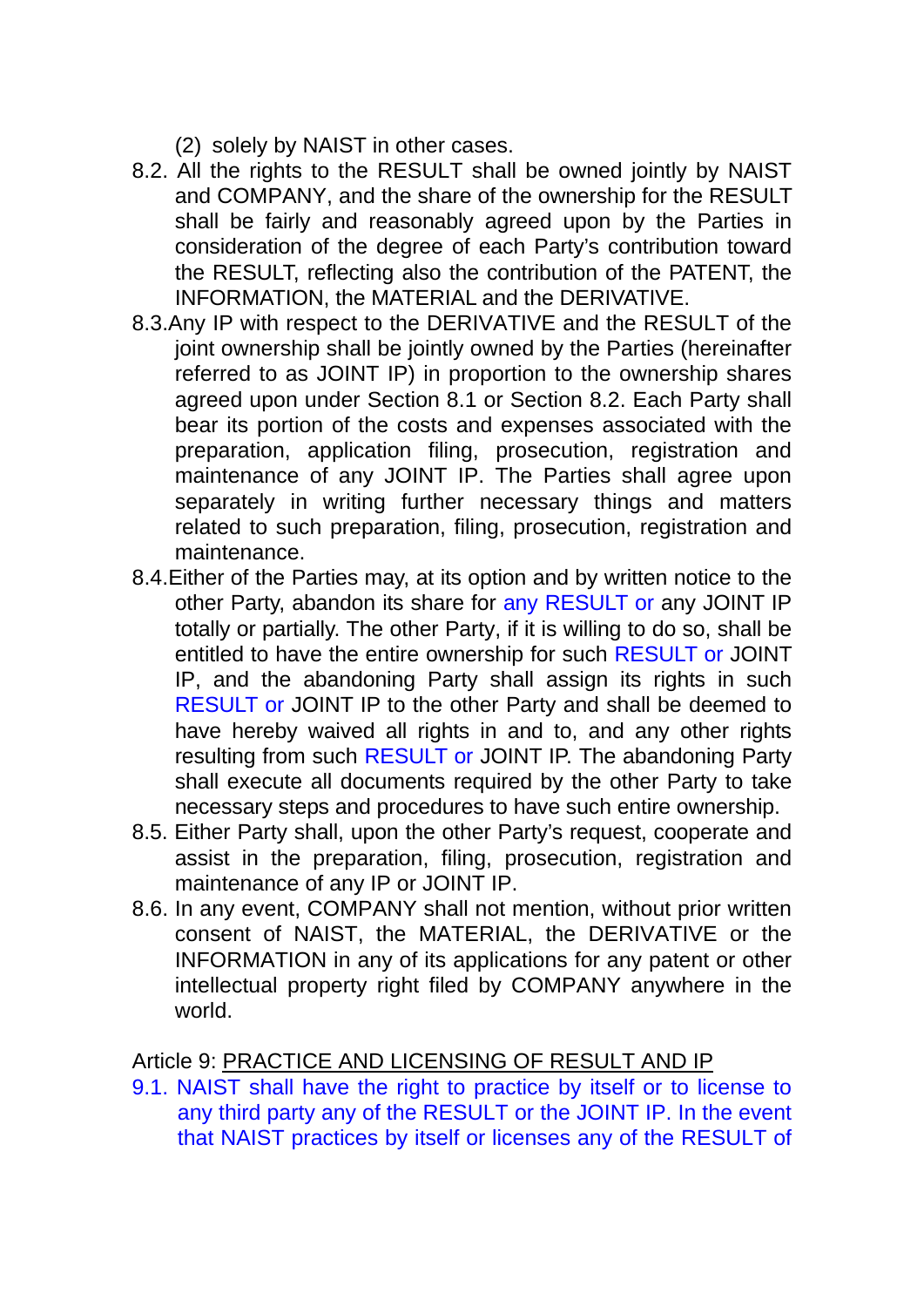the joint ownership or the JOINT IP, the Parties shall negotiate in good faith in order to enter into an appropriate agreement whereby NAIST shall pay a reasonable royalty to be mutually agreed by the Parties.

- 9.2. Notwithstanding the preceding Section 9.1, either Party may freely use, without the other Party's consent and without any payment to the other Party, the RESULT of the joint ownership or the JOINT IP for the sole purpose of its own internal research activity. Such internal research by COMPANY shall not be performed for any commercial or profit-making purpose.
- 9.3. For the avoidance of doubt, nothing contained in this Agreement shall constitute or shall be deemed to constitute any express or implied grant or licensing by NAIST of the PATENT, the INFORMATION or any IP directly or indirectly related to the MATERIAL or the DERIVATIVE except the right to use them for the RESEARCH to be conducted under this Agreement.

#### Article 10: DISCLAIMER OF WARRANTY AND INDEMNIFICATION

- 10.1. COMPANY understands and agrees that the MATERIAL and the DERIVATIVE are experimental in nature. NAIST does not make any representation or warranty of efficacy, safety, applicability, merchantability or fitness for any particular purpose and any other warranty, express or implied, with respect to the MATERIAL, the DERIVATIVE and the INFORMATION or any representation or warranty of the validity of the PATENT or non-infringement of any third party's patent or other intellectual property right.
- 10.2. COMPANY shall be responsible for, and shall defend, indemnify and hold NAIST harmless from or against any and all liabilities, damages, losses, claims, costs and expenses (including without limitation those arising or resulting from personal death or injury or property damage, and also including reasonable attorneys' fees and litigation costs and expenses) which may arise or result from or be connected with the RESEARCH or the use of the MATERIAL, the DERIVATIVE or the INFORMATION by COMPANY.

Article 11: CONFIDENTIALITY

11.1. COMPANY shall hold the INFORMATION, the MATERIAL and the DERIVATIVE in strict confidence and shall not provide or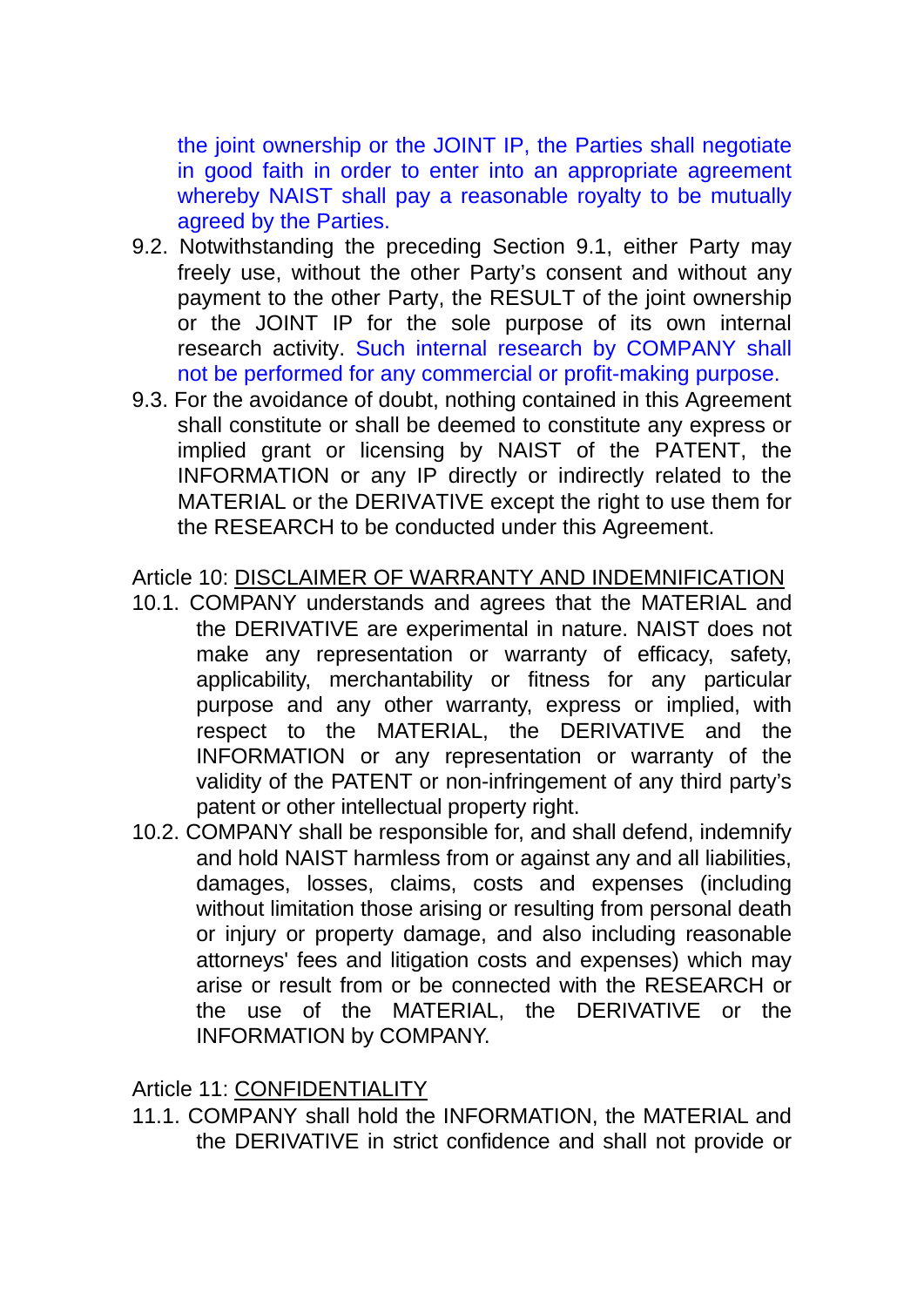disclose the same to any third party without the prior written consent of NAIST.

- 11.2. Each Party shall hold the RESULT and unpublished IP or JOINT IP in strict confidence and shall not publish or disclose the same to any third party without the prior written consent of the other Party, unless or until the RESULT, IP or JOINT IP is or becomes solely owned by such Party.
- 11.3. The obligations under Section 11.1 or Section 11.2 shall not apply to any portion of the INFORMATION, RESULT, IP or JOINT that is:
	- (1) already known to or possessed by the obligated Party at the time of its knowing under this Agreement as shown by its written records; or
	- (2) is already publicly known at the time of the obligated Party's knowing under this Agreement, or thereafter becomes publicly known except due to the obligated Party's breach or fault; or
	- (3) is disclosed to the obligated Party by a third party having no obligation of confidentiality to the other Party as shown by the obligated Party's written records.
- 11.4. Either Party shall not make any press release or other public announcement relating to this Agreement and its contents without obtaining the other Party's prior written consent.

# Article 12: PUBLICATION OF RESULT

In the event that COMPANY intends to publish or otherwise disclose to any third party any portion of the RESULT, COMPANY shall submit to NAIST the contents of such intended publication or disclosure in advance and shall obtain NAIST's prior written approval for the contents, timing and method of such publication or disclosure, which approval shall not be unreasonably withheld or delayed by NAIST. If NAIST so requests, COMPANY shall include in such publication or disclosure the fact of the use of the MATERIAL and the name of NAIST as the supplier of the MATERIAL.

### Article 13: DAMAGES

Either Party shall have the right to make a claim for damages and losses suffered from the other Party's breach of any provision of this Agreement, and the other Party shall have the obligation to compensate or indemnify such damages and losses.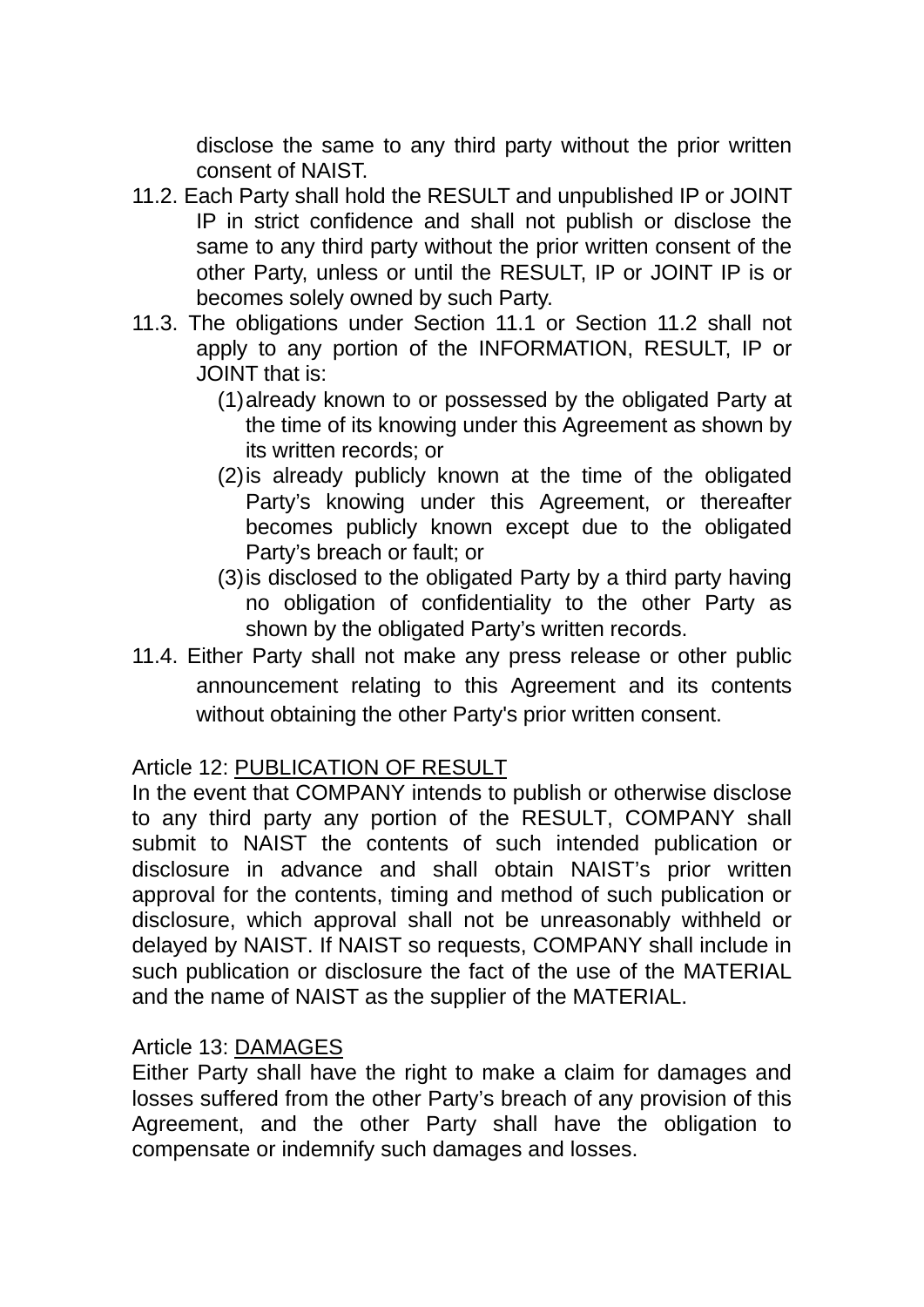# Article 14: TERM OF AGREEMENT

This Agreement shall come into effect as of the Effective Date and shall terminate upon NAIST's receipt of the final report on the outcome of the RESEARCH and a copy of all the RESULT from COMPANY pursuant to Section 7.2.

### Article 15: EARLY TERMINATION

Either Party may terminate this Agreement forthwith by giving the written notice of termination to the other Party in the event that:

- 15.1. The other Party breaches this Agreement and does not cure such breach within twenty (20) days after the notice of such breach has been given by the non-breaching Party.
- 15.2. The other Party becomes unable to perform this Agreement for any reason, including the event of the discontinuation of the RESEARCH.

## Article 16: EFFECT UPON TERMINATION

Upon expiration or termination of this Agreement, the following shall be applicable and effective:

- 16.1. COMPANY shall deliver to NAIST the INFORMATION and all copies, transcriptions and reproductions thereof, except one copy which COMPANY may retain for the purpose of determining its obligations under this Agreement.
- 16.2. In the event that COMPANY possesses any quantity of the MATERIAL and the DERIVATIVE upon completion of the RESEARCH or upon termination of this Agreement, COMPANY shall deliver all of such quantity of the MATERIAL and the DERIVATE to NAIST within seven (7) days after such completion or termination. NAIST shall not be obligated to pay any amount to COMPANY for any quantity of the MATERIAL and the DERIVATIVE so delivered to NAIST. However, if there is any remaining quantity of the DERIVATIVE of the Parties' joint ownership, the Parties shall consult with each other and determine the treatment or disposal of such quantity of the DERIVATIVE.

### Article 17: SURVIVING PROVISIONS

The provisions of the following Articles shall survive the expiration or termination of this Agreement: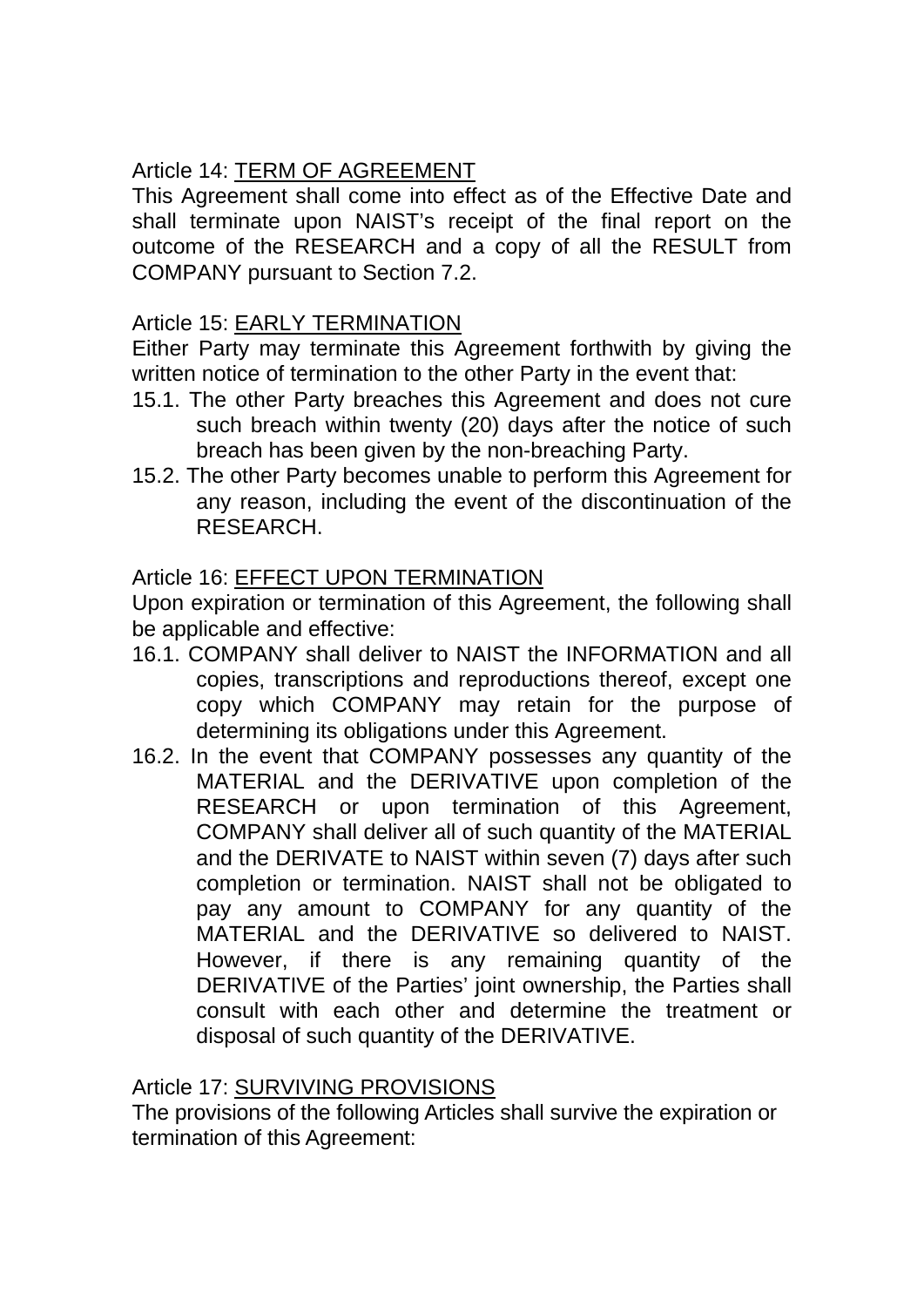Article 1 (DEFINITIONS); Article 5 (PURPOSE OF USE); Article 8 (OWNERSHIP OF DERIVATIVE, RESULT AND IP); Article 9 (PRACTICE AND LICENSING OF RESULT AND IP); Article 10 (DISCLAIMER OF WARRANTY AND INDEMNIFICATION); Article 11 (CONFIDENTIALITY); Article 12 (PUBLICATION OF RESULT); Article 13 (DAMAGES) and Article 21 (GOVERNING LAW AND JURISDICTION).

### Article 18: ASSIGNMENT OF AGREEMENT

This Agreement, and the rights and obligations hereunder, may not be assigned or transferred by either Party without the prior written consent of the other Party.

### Article 19: NOTICES

Any notice required or permitted to be given under or in connection with this Agreement shall be in writing and in English, and shall be sent by registered airmail, postage prepaid, to the address first above written for each Party, or to such other address as either Party may subsequently notify in writing to the other Party in accordance with the provision of this Article. Notice so given shall be deemed received by the addressee thereof five (5) business days after mailing.

### Article 20: GOOD FAITH NEGOTIATIONS AND EFFORTS

The Parties shall carry out this Agreement using their reasonable efforts. In the event that it becomes necessary to decide upon any new matter not set forth in this Agreement, or to resolve any disagreement concerning the interpretation of any provision of this Agreement, or to amend any provision of this Agreement, the Parties shall use all reasonable and good-faith efforts to make necessary decisions, resolutions or amendments through sincere negotiations.

### Article 21: GOVERNING LAW AND JURISDICTION

- 21.1. This Agreement shall be governed by, and construed and interpreted in accordance with, the laws of Japan, without reference to principles of conflicts of law.
- 21.2. Any dispute arising from this Agreement which cannot be resolved by good-faith negotiations and efforts between the Parties may be submitted by either Party to the Osaka District Court as the competent court of the exclusive original jurisdiction.